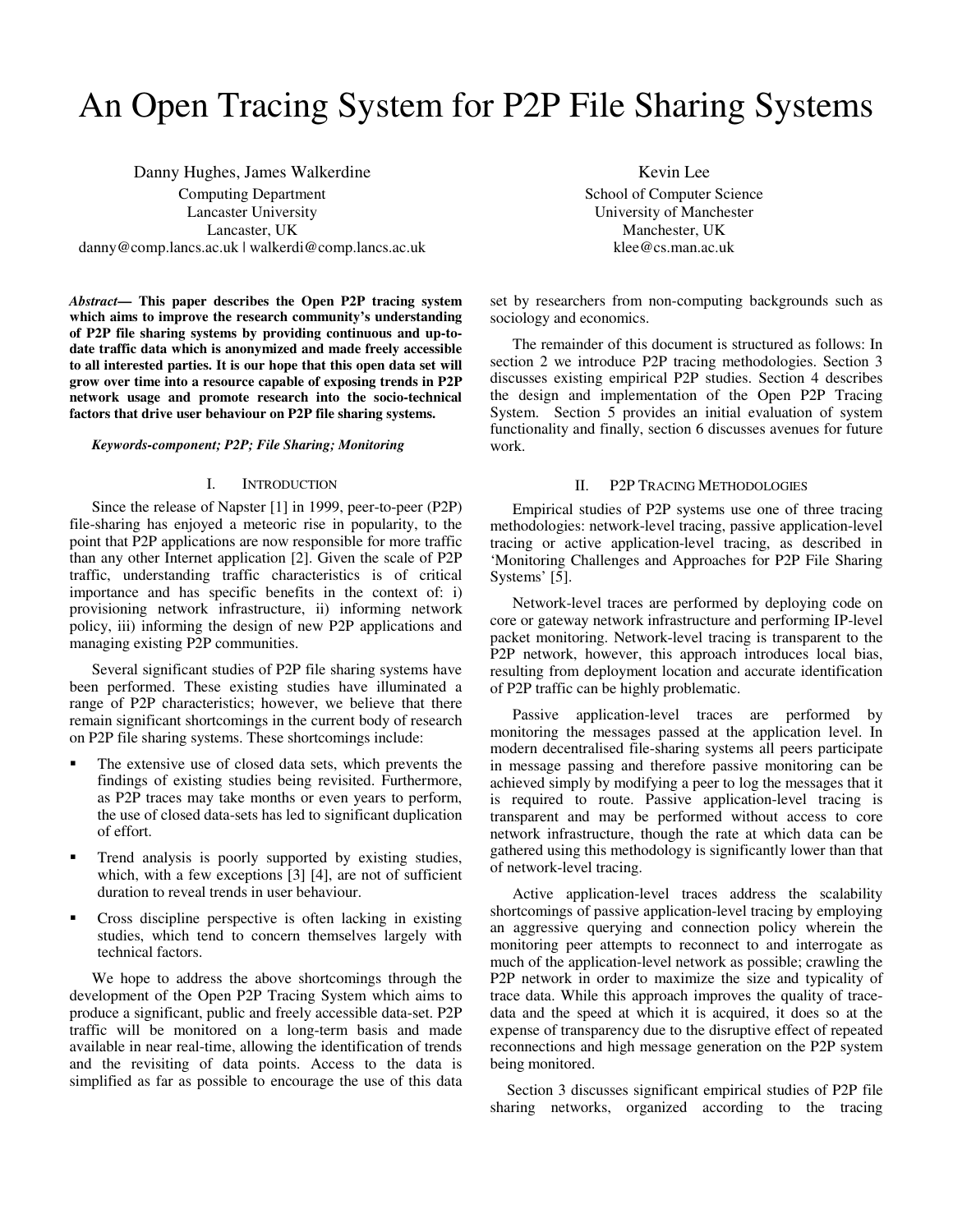methodology used. The findings of these studies are summarized along with their shortcomings.

### III. EMPIRICAL STUDIES OF P2P FILE SHARING SYSTEMS

Network-level traces are typically used to record the lowlevel characteristics of P2P traffic flows on private networks. Plonka et al performed the first network-level study of P2P traffic, which analyzed the bandwidth consumed by Napster on the University of Wisconsin-Madison campus network in 2000 [6]. Even at this early stage, it was found that P2P traffic consumed more bandwidth than web traffic. In June 2002, a university of Washington study [2] analyzed the bandwidth consumed by Napster and Kazaa, finding that these systems now consumed 43% of campus bandwidth, triple that of web applications. This study also provided valuable data regarding the characteristics of the P2P work-load including typical filesize and distribution. Gummadi et al. continued monitoring work at the University of Washington in 2003 with a 200-day trace of Kazaa [3]. Uniquely this trace was long enough to observe seasonal variations in traffic and the effect of changing network policies.

While Network-level tracing is transparent and scalable, this approach requires access to core network infrastructure and is subject to local biases, for example, one might expect that the level of P2P traffic on campus networks would be dependent upon the usage policy of such networks.

Passive application-level traces are typically used to study application-level properties in an Internet-wide context. The first passive application-level trace was performed by Adar and Huberman in 2000 on the Gnutella 0.4 network [7] to assess the scale of a problem known as 'free riding', wherein users download from, but do not upload to a P2P file-sharing system. Adar and Huberman discovered that participation in Gnutella was highly asymmetric, with only around a third of users choosing to share files. Hughes et al revisited the results of the Adar study in 2004 on Gnutella 0.6 [8]. Hughes discovered that in the intervening years, free-riding had increased from 66% to 85%. Hughes et al performed an additional study in 2005 to assess the level of illegal pornographic material being distributed on the Gnutella network [9]. The study found that an average of 1.6% of searches and 2.4% of responses contained references to illegal pornography.

Passive application-level monitoring is transparent. Unlike network-level monitoring, this methodology does not require access to low-level infrastructure. Unfortunately, in cases where a very large sample of network traffic must be acquired quickly, passive monitoring would be unsuitable due to the small-world properties of modern P2P systems.

Active application-level monitoring is typically used to study P2P traffic properties in an Internet-wide context, where a very large body of trace data is required. Ripneau et al [10] performed the first active application-level trace of the Gnutella network in 2001. This study mapped the Gnutella network and found that the structure of the network was such that it would not scale to very large number of nodes. Saroui et al. [11] later performed a one month crawl of Gnutella in May 2001 and recorded each peer's IP address, latency, bandwidth and files shared. Chu et al [12] performed a study to quantify availability

on Gnutella in 2002. Chu found a strong correlation between time-of-day and node availability and proposed a model to describe peer availability.

Active application-level monitoring is relatively easy to deploy and data gathered in this manner should not contain local bias; however, the aggressive reconnection and interrogation methodology employed makes this approach invasive and limits its scalability.

The studies described in this section have provided valuable insights into the characteristics of P2P traffic, however; when considered as a body of work, they demonstrate the shortcomings described in section 1. Studies often tend to focus on technical factors and, with the exception of Hughes [9] do not include interdisciplinary work. Also, with the exception of Gummadi [3], these studies are not of sufficient length to show trends in user behaviour. Finally and perhaps most critically, all of these studies use closed data sets, preventing their findings being revisited or verified.

The work discussed in this survey demonstrates the advantages of each tracing methodology in certain situations. We will now examine the suitability of each methodology for supporting the requirements outlined in section 1.

- **Promoting re-use of trace data:** Tracing methodology has a direct impact on the reusability of trace data. Specifically, as network-level tracing introduces local bias, data gathered in this way would typically be of interest to a smaller audience.
- **Supporting long-term trend analysis**: Tracing methodology has a direct bearing on the feasibility of long-term tracing. A disruptive or invasive approach is not likely to be tolerated for very long by a P2P file-sharing community. For this reason, long-term active applicationlevel tracing is infeasible.
- **Encouraging cross-discipline research**: While tracing methodology has no direct bearing on facilitating crossdiscipline research, fields which hold promise for understanding P2P communities, such as sociology and economics tend to be interested in high-level system properties, which are most readily available through application-level tracing.

It is therefore clear that in the context of providing an open, reusable and long term body of trace data; passive applicationlevel monitoring is the most viable tracing methodology.

# IV. DESIGN OF AN OPEN P2P TRACING SYSTEM

 This paper has made the case that an open, easy to access and long-term P2P trace is required to improve our understanding of P2P file sharing systems. This section now discusses the design and implementation of such a system: The Open P2P Tracing System. As previously described, the system will use a passive application-level tracing methodology [5] to gather data. The implementation of this functionality will now be described.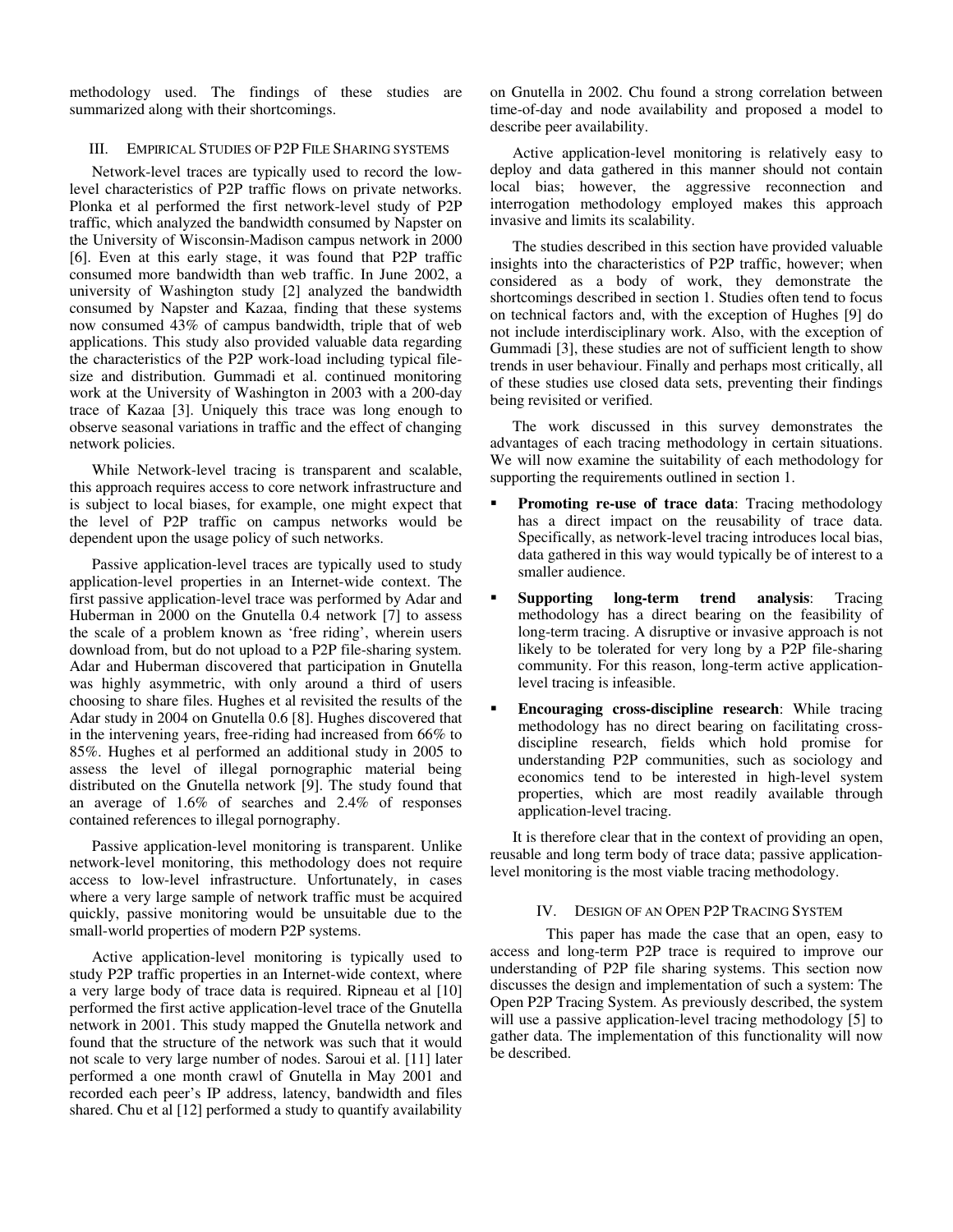# *A. Tracing Functionality*

Implementation of tracing functionality is dependent upon the P2P system being monitored. As the Open Tracing System aims to provide a widely reusable data set, we intend to monitor several of today's most popular P2P systems, including Gnutella [13], Fasttrack [14], eDonkey [15], DirectConnect [16] and Bittorrent [17]. In order to minimize the time required to port monitoring code to additional P2P networks we implement logging functionality by modifying existing open source clients available for each P2P network. Analysis of such clients, which include Jtella [18], Open DirectConnect [19] and Azureus [20] revealed that each shared elements of common structure. Of particular significance in terms of implementing tracing support was that each client implements a single routing component which is used to process incoming and outgoing messages. It is into this routing component that we insert monitoring code. This is shown in Figure 1.



Figure 1. System Architecture

In order to ensure that sufficient data is gathered, the system is capable of maintaining a large number of network connections, for example by connecting as an Ultrapeer when monitoring Gnutella. Furthermore, in order to ensure data is representative, the system periodically re-connects to different areas of the P2P network.

# *B. Maintaining User Anonymity*

Publication of IP addresses and other identifying data is highly ethically dubious and would likely have a number of undesirable effects. Studies have suggested that P2P users are migrating to those file sharing systems which are more difficult to monitor [21]. It is therefore likely that publication of user data from one P2P system would drive users to other, unmonitored systems or perhaps even result in the P2P community excluding the tracing client. Recent research [9] has also suggested that the level of perceived anonymity offered by P2P networks has a significant effect on user

behaviour. This implies that the publication of IP addresses might cause a significant 'observer effect'.

While maintaining anonymity is desirable, a globally unique user identifier (GUID) is often required to accurately track the behaviour of users over time. For this reason, as data is gathered, all IP addresses and user-names are switched for a randomly assigned GUID. Any additional information encapsulated in the original identifier, such as country and service provider, is resolved and stored separately in the database.

Replacing real world identifiers with a randomly assigned but consistent GUID prevents third parties from associating trace data with individuals. However, long term this method would lead to the accumulation of data on millions of P2P users, which gives rise to significant security implications. We have therefore arrived at a compromise solution, wherein we only attempt to ensure that GUIDs remain unique during a typical period of connection (session), after which time the IP/GUID mapping is discarded and, if that peer is observed again, it will be assigned a new GUID.

This compromise between maintaining anonymity and user tracking is evaluated in section 5.

## *C. Data Collection and Storage*

Due to the scalability problems associated with resource discovery on decentralized P2P networks, P2P systems have increasingly moved towards Super-node architectures such as the architecture used in Kazaa [14] or the Gnutella 0.6 ultrapeer scheme. Concurrently, the scalability problems which arise from the use of a single indexing server have prompted centralised systems to move towards more decentralized architectures that utilize user-hosted indexing servers as demonstrated by DirectConnect and eDonkey. In both cases, the presence of peers on the application-level network which are responsible for routing a greater proportion of messages facilitates application-level monitoring. By connecting to the network as a Gnutella 'ultra-peer', a Direct Connect 'hub' or eDonkey 'server', a greater proportion of traffic can be captured using passive application-level monitoring.

As we intend that tracing data should be made accessible to a broad audience, we use a standard MySQL database for data storage. As SQL is currently the most popular database technology we hope this will maximize the accessibility of the system. A separate SQL database is maintained for each P2P system being monitored and each of these databases contains per-message tables. Each message that is stored in the database is time-stamped, facilitating the retrieval of data for a specific instant or time-period. In order to maintain flexibility, the system also logs all message types as it is difficult to predict in advance what data may be of interest to other researchers

#### *D. Data Access and Presentation*

Alongside raw SQL access, we also provide a web-based method of data access for interested parties. We hope this will allow the system to support a range of users with diverse requirements. We envision that three classes of user will make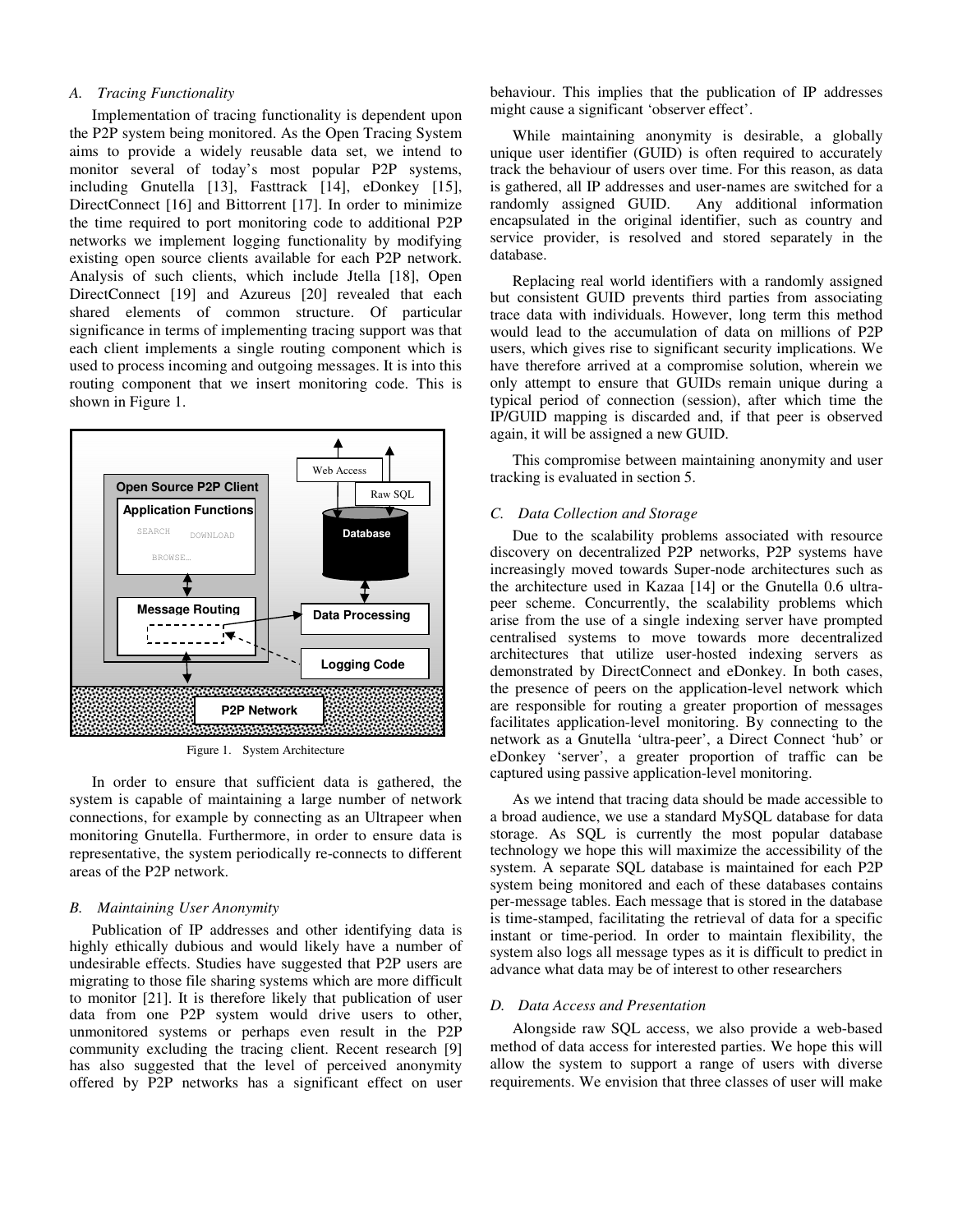use of the system: i) corporate users, ii) computing researchers and iii) non-computing researchers.

Corporate users of the system might include P2P developers, who could use the system to assess the market penetration of their P2P products, and the music and film industry that might use the system to assess the extent to which their products were being distributed on P2P systems. To facilitate access for corporate users in particular, the system supports on-the-fly generation of common graphs illustrating both current and historic data based on a number of criteria including: P2P client popularity, file popularity and availability, level of user participation and free-riding. The system is also capable of exporting this same data in common formats such as comma separated value (CSV) files and Excel (XLS) spreadsheet documents. To further facilitate the association of P2P traffic with real-world factors, graphical data is annotated with news articles containing references to P2P, which are culled from RSS feeds. This functionality may be used to answer questions such as whether high-profile copyright prosecutions increase levels of free-riding, or whether news about a specific P2P client affected its level of use.

| P2P Trace Search - Mozilla Firefox<br>$\Box$ x           |                                                         |
|----------------------------------------------------------|---------------------------------------------------------|
| File<br>Edit View<br>History Bookmarks Tools Help        |                                                         |
|                                                          | $G$ Google<br>Q<br>$\triangleright$<br>v                |
|                                                          | P2P Trace Site Project Site<br>$\overline{\phantom{a}}$ |
| <b>P2P Search</b><br>Trends<br><b>Statistics</b><br>Home | Download Data                                           |
| star trek                                                | Search                                                  |
| Start Date: June 23st 2006 - Days: 10 -                  |                                                         |
| Search: 6 Queries C Query Hits                           |                                                         |
| <b>P2P Trace Search (uncensored)</b>                     | Results: 866 of 548937 total queries                    |
| star trek- audio books⊔ ใใยนทาใใย                        | 1112050972532                                           |
| star trek 320x240 parallax                               | 1112051204756                                           |
| sfm xvid s01e06 star trek ac3                            | 1112051211585                                           |
| sfm xvid star trek e02 s01e01                            | 1112051211585                                           |
| star trek gift 4x02 voyager                              | 1112051218455                                           |
| sfm xvid star trek s01e10 ac3                            | 1112051225505                                           |
| sfm wid star trek s01e04 ac3                             | 1112051225505                                           |
| sfm xvid star trek s01e03 ac3                            | 1112051255258                                           |
| sfm xvid star trek ac3 s01e16                            | 1112051255839                                           |
| sfm xvid star trek ac3 dvdrip                            | 1112051264331                                           |
| juggernaut star trek 5x21                                | 1112051264331                                           |
| sheperd star trek 6x20 good                              | 1112051268948                                           |
| s01e13 sfm xvid star trek ac3                            | 1112051272603                                           |
| sfm xvid s01e11 star trek ac3                            | 1112051272603                                           |
| sfm xvid s01e07 star trek ac3                            | 1112051274356                                           |
| 7x15 star trek void voyager                              | 1112051275898                                           |
| ii star trek part zero voyager                           | 1112051276719<br>۰                                      |
| Done                                                     |                                                         |

Figure 2. Web Interface of the Open Tracing System

Computing researchers are most likely to be interested in accessing raw traffic data provided by the system. This is possible through direct access to the SQL database which allows more versatility in interrogation than hard-coded trend data that the system provides.

Non-computing researchers are supported by the systems ability to export traffic data in CSV and XLS formats, which can both be accessed using common office software. It is also possible that 'casual' Internet users may find this data of interest, though the requirements of these users have not been explicitly considered in the design of the system. The web interface is shown in Figure 2 below.

## *E. Implementation Status and Access*

The current implementation of the Open Tracing System focuses on the tracing of the Gnutella network, the results of which are being used as a basis to evaluate system functionality (as will be discussed in section 5). Adding support for tracing additional networks is being implemented in parallel to this.

The system is currently at a pre-alpha stage and therefore access to it must currently be arranged through the authors of this paper. However, we are actively looking for case studies, such as those described in section 6, which we hope will guide system development. We anticipate that, in due course, the open P2P tracing system will be made freely accessible online.

## V. INITIAL EVALUATION RESULTS

We have begun analyzing the performance of the Open P2P Tracing System in terms of its network, computational and storage requirements. The system is hosted and evaluated on a 2.8GHz Intel P4 with 512MB RAM and a 100GB hard drive connected to the Internet via a high-speed academic network.

In order to minimize invasiveness during evaluation, the modified tracing peer maintains a single ultra-peer connection and allows unlimited incoming leaf-node connections. As previously described, in order to ensure the typicality of our trace, the system periodically reconnects to the network at an interval of six hours.

#### *A. Networking Requirements*

The local network requirements of tracing Gnutella have been assessed through experimentation, while gathering trace data. This reveals that the system consumes an average bandwidth of 98kbps as a result of routing resource discovery messages and an additional 9kbps due to routing control messages, which is commensurate with results obtained elsewhere [22]. The networking requirements of passive application level tracing can easily be met by our available networking infrastructure.

#### *B. Storage Requirements*

The storage requirements of our tracing methodology were assessed during the gathering of a single-connection Ultrapeer trace of the Gnutella network, conducted over a period of one month. Experimental results are shown in Figure 3.

The storage requirements of tracing the Gnutella network using MySQL's standard data compression range from a minimum of 40MB per day to a maximum of 95MB per day. While this makes long-term tracing feasible using standard desktop storage hardware, available storage capacity still forms the bottleneck in our tracing capability and for this reason, only one tracing connection per monitored network will be maintained by the Open Tracing System for the immediate future.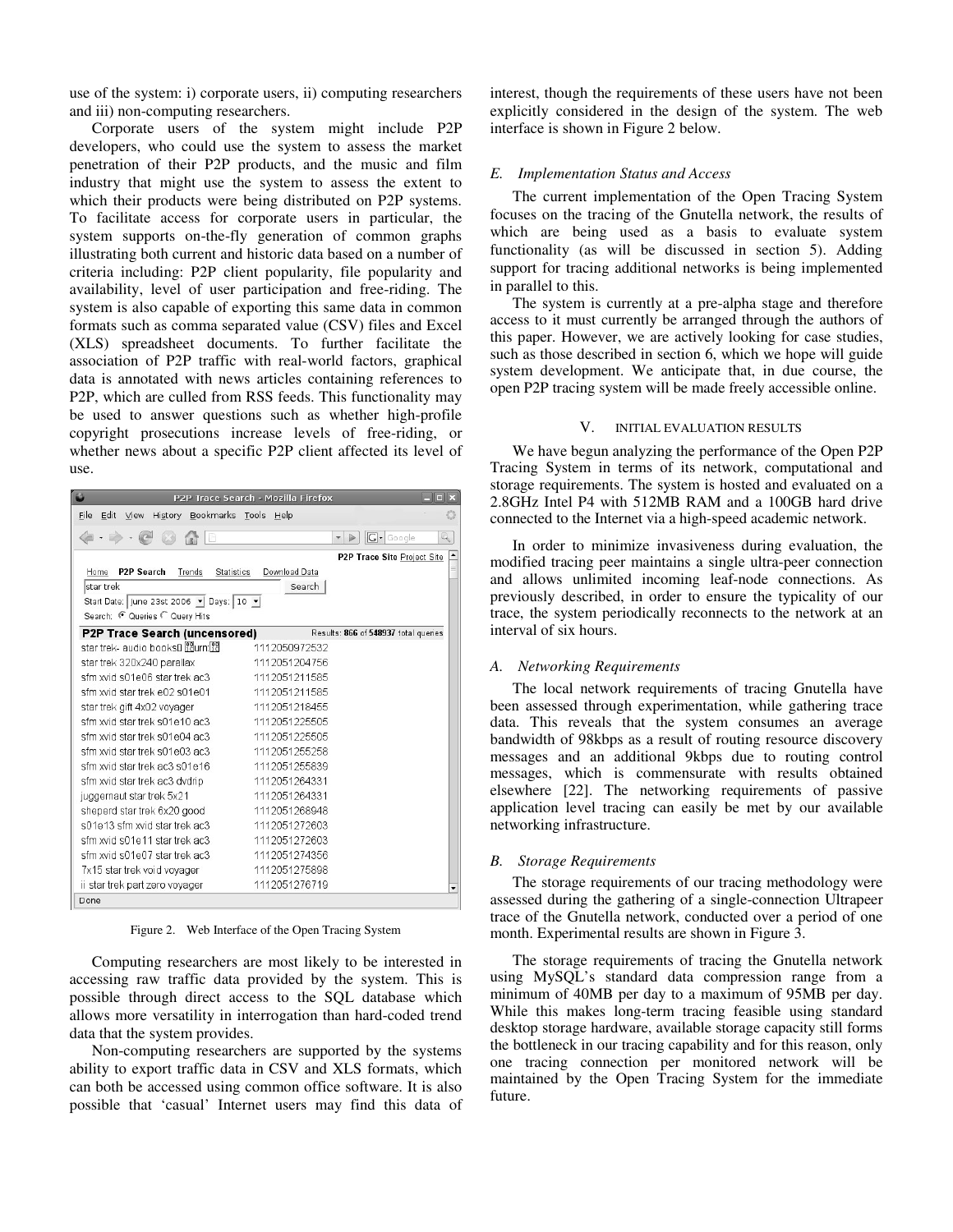

Figure 3. Storage Requirements of Tracing

## *C. Anonymization*

As previously discussed, the anonymization approach used is a compromise between storing large volumes of user records and providing a consistent GUID to support session tracking. During our month long trace of the Gnutella network, we performed a number of experiments to determine an optimal IP discard time.

We first monitored session lengths across our trace and found that more than half lasted less than one hour and that more than 80% less than two hours, this is commensurate with results obtained elsewhere [11]. Figure 4 shows the relationship between IP discard time and the percentage of sessions where any data would have been lost.



Figure 4. Effect of ID Discard Period on Lost Session Data

The 'long tail' of the graph shown in Figure 5 is due to the presence of a small number of highly available peers with server-like characteristics and implies that total session coverage would require an unfeasibly long ID-discard period, in turn leading to the maintenance of very large numbers of IP addresses.



Figure 5. Effect of Discard-Period on Number of Stored IPs

Figure 5 explores the relationship between discard time and the number of IPs stored by the system. The graph shows that the number of stored IP's varies significantly over the period of our trace and based upon the discard time used.

Based upon these results, we have selected a discard time of 6 hours. This period successfully captures 93% of sessions as shown in Figure 5 and results in the open tracing system storing an average of fewer than 800 IP addresses at any one time as shown in Figure 6.

## VI. SUMMARY AND FUTURE WORK

This paper has highlighted significant shortcomings in the existing body of work on P2P monitoring, and described the implementation of a large-scale, open and ongoing trace that can be freely accessed by researchers from diverse backgrounds. Based upon an extensive review of existing P2P studies, we have selected a non-invasive tracing methodology that we will incrementally apply to five of today's most popular P2P file sharing networks. At the current time, tracing functionality has been implemented for the Gnutella network and evaluation of the system shows that our methodology is capable of gathering, anonymizing and logging Gnutella traffic in real-time using standard desktop hardware. The system facilitates access for users from diverse backgrounds- a direct interface to the SQL database allows versatile access for computing researchers, while a simplified web interface and on-the-fly computation of common P2P characteristics such as the level of 'free riding' and relative file-type popularity facilitate access for those from non-computing fields.

In the short term, future work will focus on the implementation of tracing functionality for additional P2P systems. In the longer term we intend to investigate incorporating Natural Language Processing mechanisms into the system to allow the user to perform more sophisticated analyses. In addition to this we will also examine the feasibility of using technologies such as Aspect Oriented Programming to assist in the non-invasive monitoring of P2P systems, and also to investigate alternative, more scalable data storage solutions.